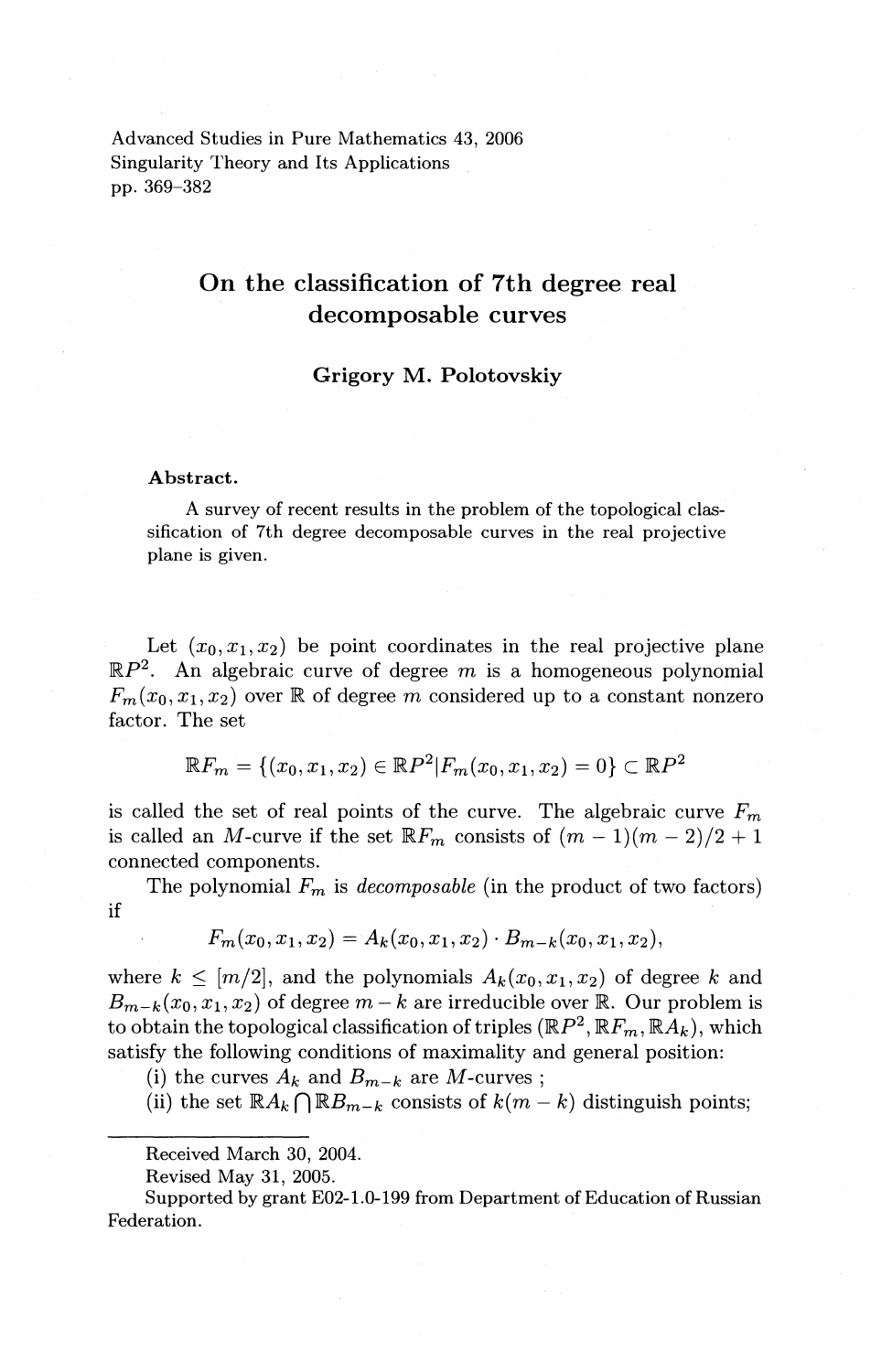#### 370 G. Polotovskiy

(iii) all points of the set  $\mathbb{R}A_k \cap \mathbb{R}B_{m-k}$  are situated on the same connected component of  $\mathbb{R}A_k$  and on the same connected component of  $\mathbb{R}B_{m-k}$ .

In case  $m = 6$  this problem was solved by the author (under weaker conditions) – see  $[P1]-[P4]$ . In particular, the following theorem provides the classification for the case  $m = 6, k = 1$ .

**Theorem 1.** *Under conditions* (i)-(iii), *the classification of triples*   $(\mathbb{R}P^2, \mathbb{R}F_6, \mathbb{R}A_1)$  *consists of 4 types shown in Figure 1.* 



Fig. 1. Line and M-quintic (authors of the first constructions are marked).

Here and below we use the Poincaré disk (i.e. disk where every two diametrically opposite points of its boundary circle are identified) as model of the projective plane  $\mathbb{R}P^2$ .

The classification of arrangements of a quintic and a line in general position has important application: it gives classification of smoothings of generic five-fold point (singularity  $N_{16}$  in Arnold's notations). O.Viro showed (see [V1], [V2]) that from topological point of view, smoothing such a singular point is a result of gluing an affine quintic instead of a neighborhood of the point under condition of coincidence of asymptotic directions of the quintic with tangents to the branches at the singular point. E.Shustin proved [Sh1] that it is always possible to obtain this coincidence. We would like to point out that Theorem 1 provides also the classification of affine *M* -quintics: it is sufficient to consider the line  $\mathbb{R}A_1$  as the line at infinity for the affine plane (in Figure 2 the line  $\mathbb{R}A_1$ is shown as the boundary of the Poincaré disc).

In one's turn, smoothing five-fold points has been used by many authors for the constructions of nonsingular algebraic curves.

The classification of triples  $(\mathbb{R}P^2, \mathbb{R}F_m, \mathbb{R}A_k)$  for  $m = 6$  has many different applications, therefore it is naturally to consider the problem for  $m = 7$ . Below we give a survey of results in this direction.

The classification of affine *M*-sextics has been recently completed. One can find the proof in series of papers [O-Sh1], [K1], [K2], [Sh-K], [Sh2], [01], [02], [O-Sh2], [F-0]. The result is formulated in the following theorem.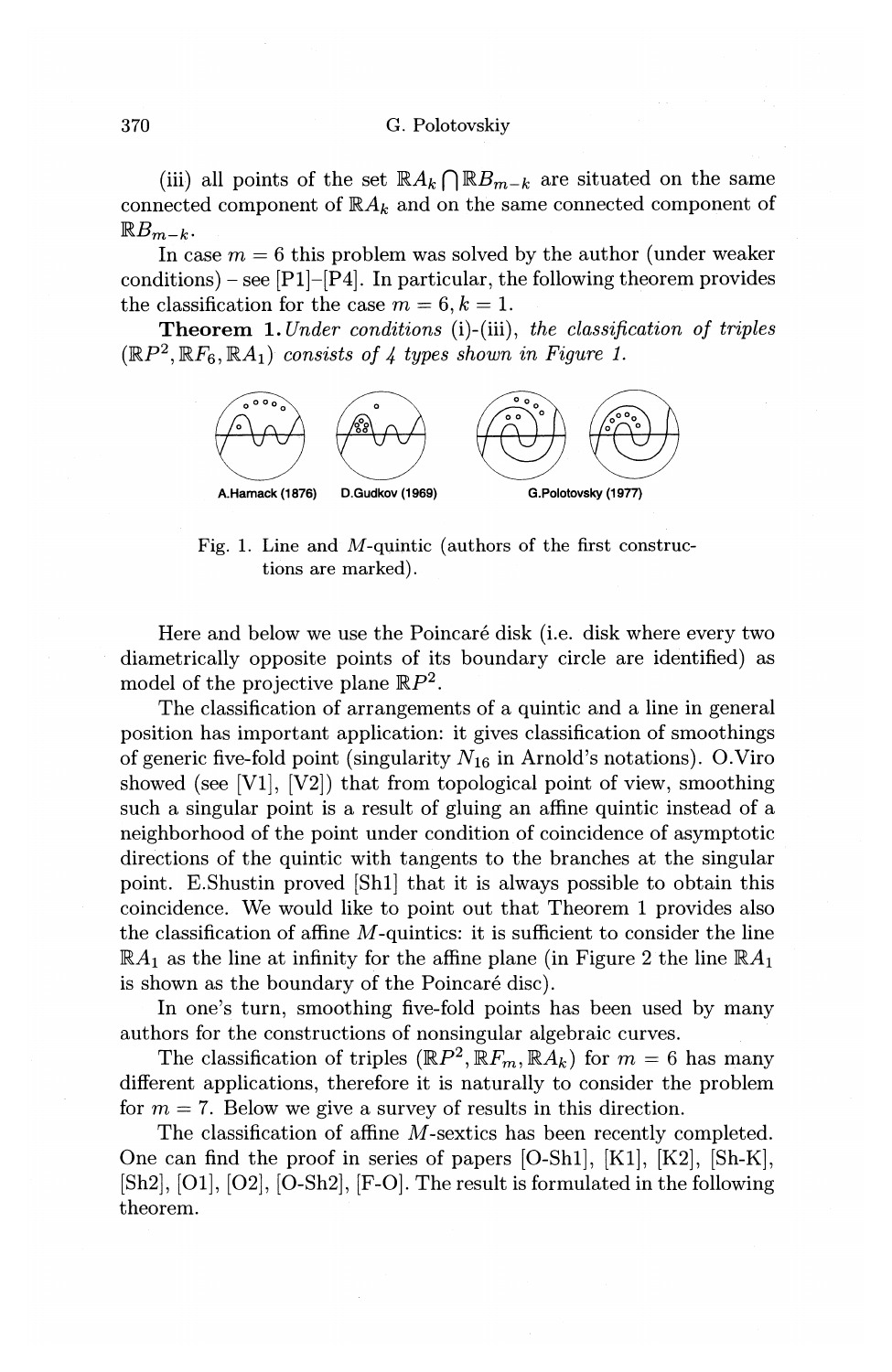Theorem 2. *Under conditions* (i)-(iii), *the classification of triples*   $(\mathbb{R}P^2, \mathbb{R}F_7, \mathbb{R}A_1)$  *consists of 35 types shown in Figure 2.* 



Fig. 2. Line and M-sextic (letters denote the number of ovals in domains of the same names) .

Further it is natural to consider separately the cases when points of set  $\mathbb{R} A_k \cap \mathbb{R} B_{7-k}$ 

a) are situated on  $\alpha$ vals<sup>1</sup> of curves-factors and

b) lie on the odd branch of the factor of odd degree.

Note, that in case a) there always exists a pseudo-line which has no intersections with ovals<sup>2</sup>. Below for pictures we assume that this line is the boundary of the Poincaré disk and we do not draw it in the Figures. In case a) we also do not draw the odd branch.

One can find the proof of the classification for the case  $k = 2$  under condition a) in papers [03], [P5], [P6] and complete answer is:

<sup>&</sup>lt;sup>1</sup>By definition, an oval and the odd branch are respectively a two-sided and one-sided circles embedded in  $\mathbb{R}P^2$ .

<sup>&</sup>lt;sup>2</sup>In the opposite case there exists a pseudo-line consisting from arcs of ovals therefore the odd branch will intersect an oval, but it contradicts to the assumption a).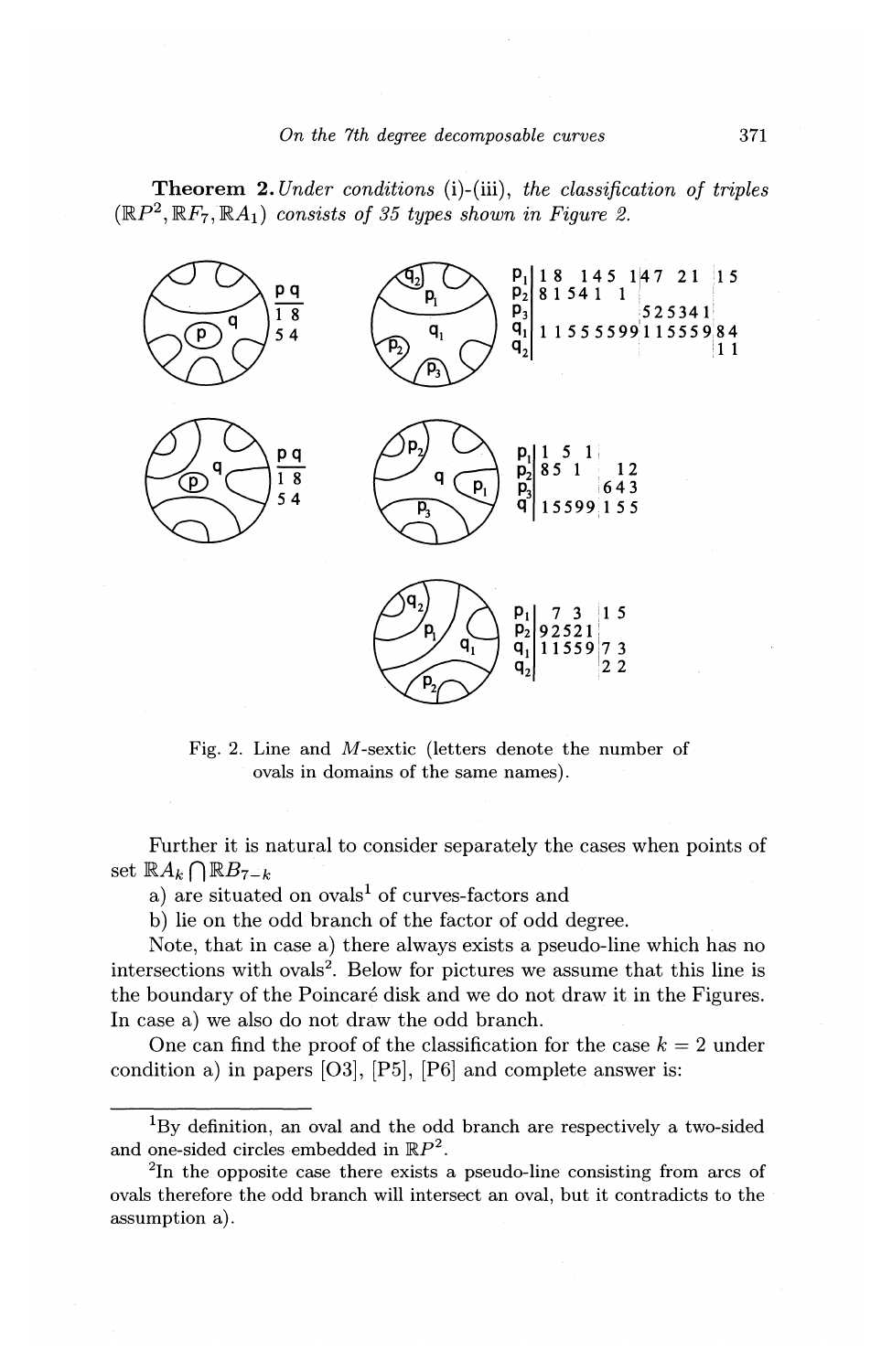Theorem 3. *Under conditions* (i)-(iii) *in case* a) *the classification of triples*  $(\mathbb{R}P^2, \mathbb{R}F_7, \mathbb{R}A_2)$  *consists of 42 types shown in Figure 3.* 



Fig. 3. Conic and M-quintic with common points on ovals;  $p+q=5.$ 

In the case b) for  $k = 2$  the classification is in progress. In particular, at the present time about 60 types are constructed and for the same number of types the question about realizability is still open. Some details can be found in  $[P5]$ ,  $[G1]$ ,  $[G2]$ . In  $[K-P]$  was considered a problem intimately connected with case b) for  $k = 2$ : the classification of arrangements of a  $M$ -quintic and pair of lines. Namely, in  $[K-P]$  the following theorem was proved.

Theorem 4. *Every arrangement of two lines and quintic in maximal general position, for which there are only two arcs of odd branch having ends in points of intersection lying on different lines, is homeomorphic to one of 20 model depicted in Figure 4.* 

The most difficult case is case  $k = 3$  of mutual arrangements of a M-cubic and a M-quartic. In  $[O-P]$  the answer for case a) was obtained:

Theorem 5. *Under conditions* (i)-(iii) *in case* a) *the classification of triples*  $(\mathbb{R}P^2, \mathbb{R}F_7, \mathbb{R}A_3)$  *consists of 31 types shown in Figure 5.* 

In the case b) for  $k = 3$  the classification has not been completed. Below we describe some details for this case. Simultaneously it will give an illustration of a general approach to the classification which consists in the following.

We draw *topological models,* i.e., collections of smooth circles in  $\mathbb{R}P^2$ , which may pretend to represent a triple of the kind  $(\mathbb{R}P^2, \mathbb{R}F_m, \mathbb{R}A_k)$ up to a homeomorphism, and for each such a model we try to find out, to which extent this pretention can be justified. In other words, our procedure consists of the following steps.

Step 1. *Enumeration* of all admissible models.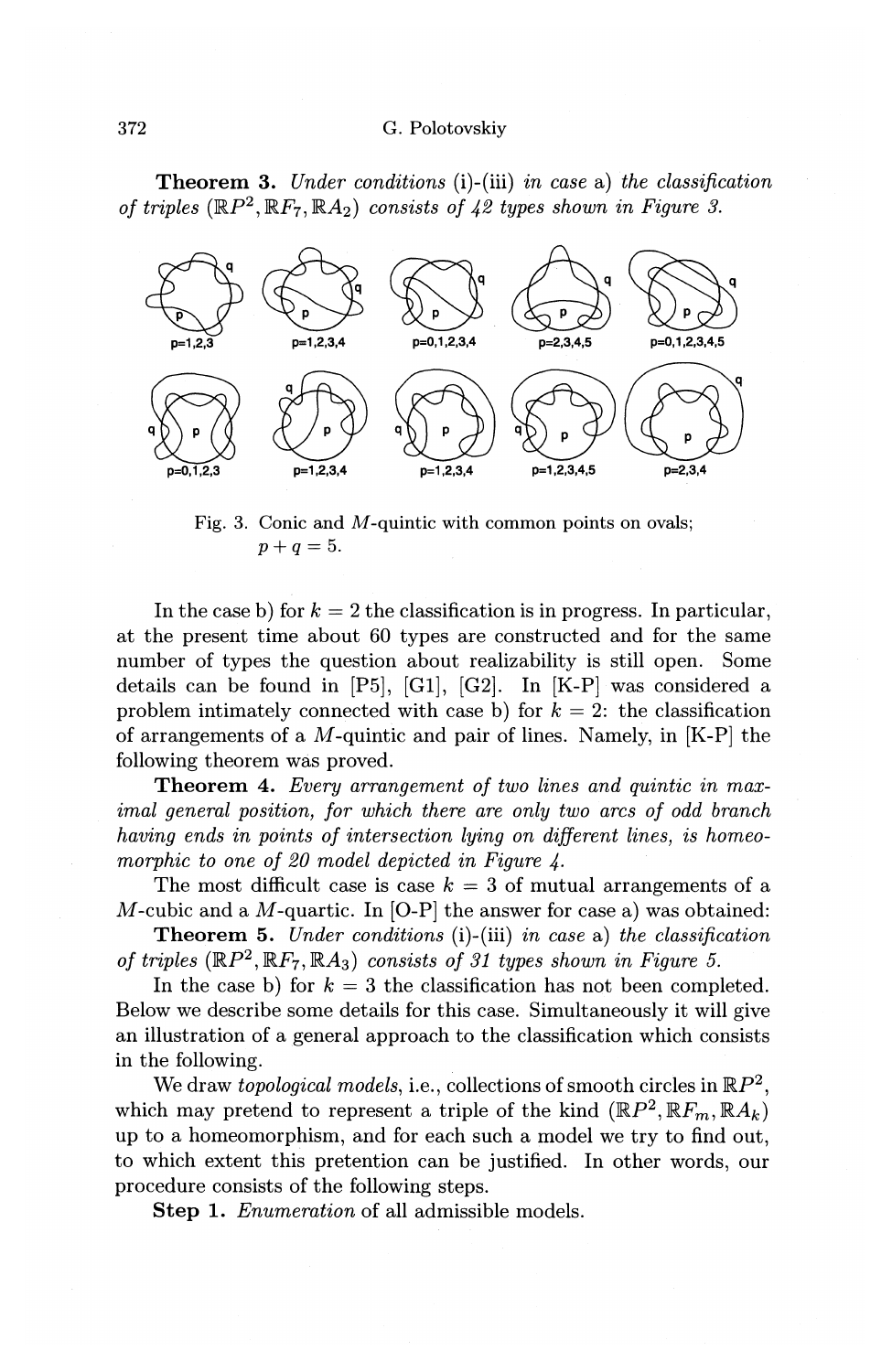

Fig. 4. M-quintic and pair of lines.

In essence, each time this is a special combinatorial problem, the algorithms for solution of the problems were described in [P6] (for  $m=6$ )  $-$  in [P2], [P4]).

**Step 2.** *Constructions,* i.e., attempts to realize a given admissible model by a 7th degree curve.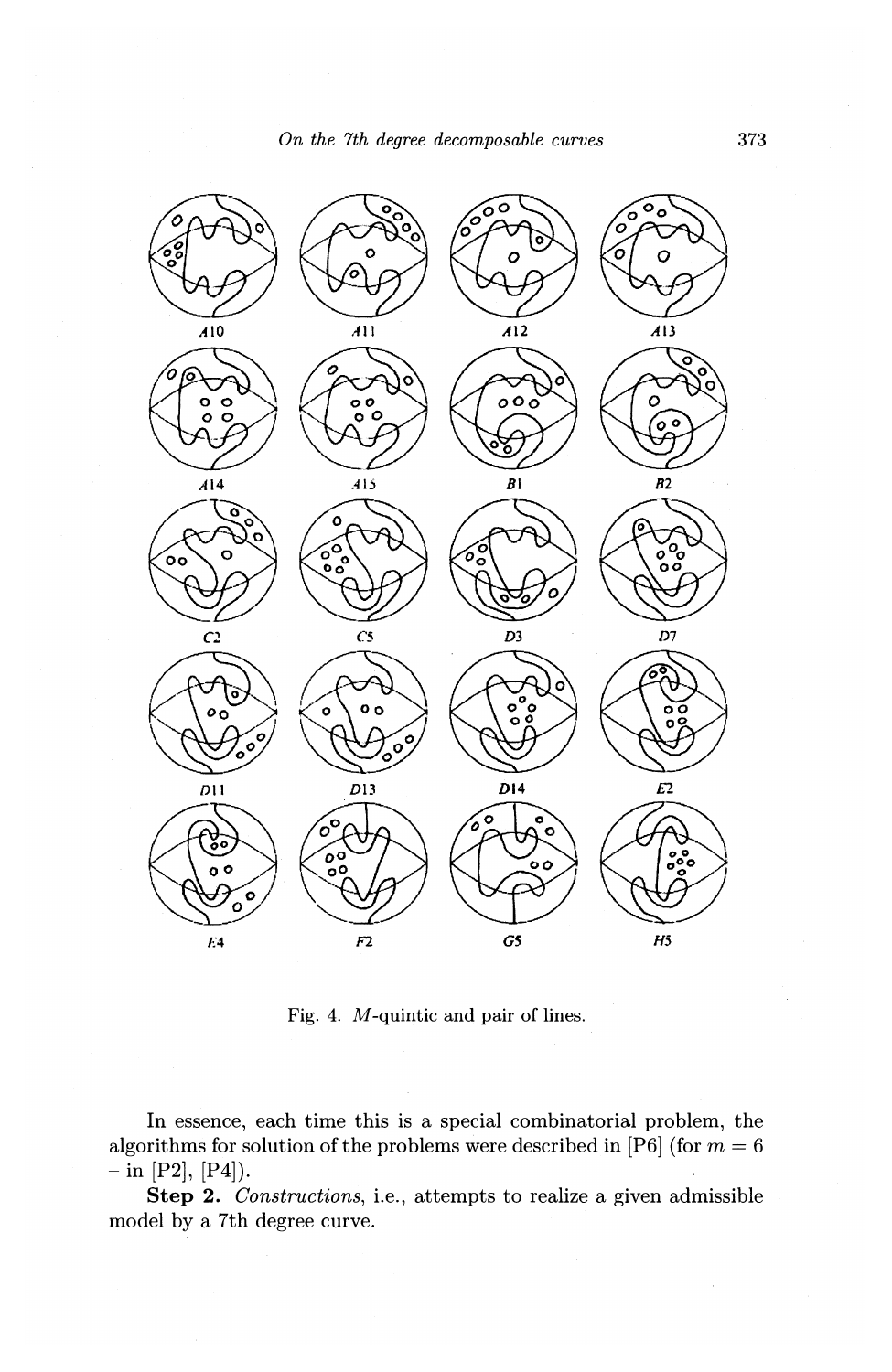

Fig. 5. M-cubic and M-quartic with common points on ovals;  $\alpha + \beta = 3$ .

For the constructions, different variants of the small parameter methods (including Viro's technique of gluing of charts of polynomials [Vl], [V2]) and quadratic transformations were applied.

**Step 3.** *Prohibitions,* i.e., attempts to prove that a given admissible model cannot be realized by a 7th degree curve.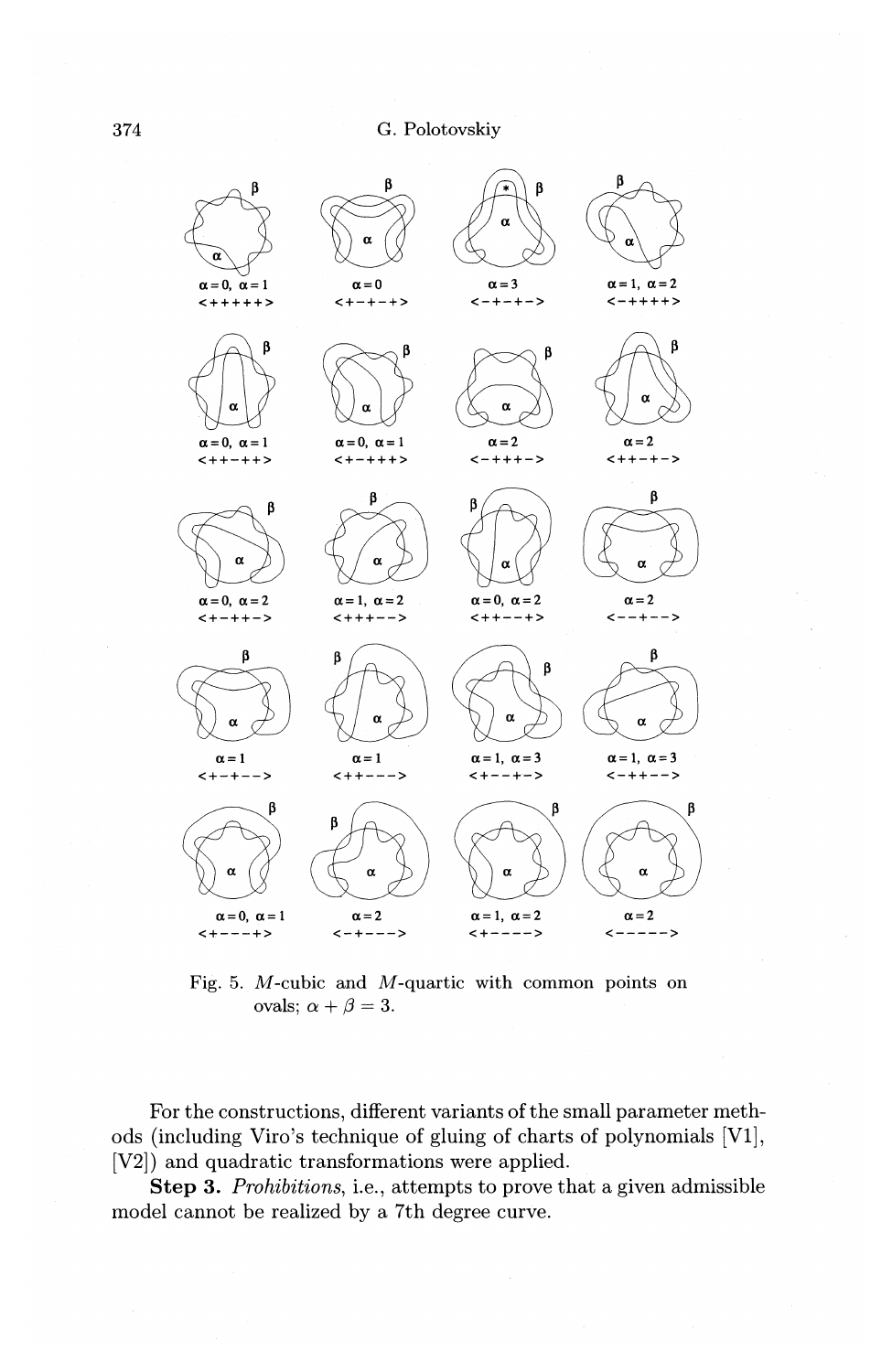The main methods of prohibitions are the Orevkov method [02] based on the link theory, and the Hilbert-Rohn-Gudkov method (see [O-Sh2]) based on the bifurcation theory.

Now we return to the case b) for  $k= 3$ : M-cubic and a M-quartic with 12 common points on an oval  $O_4$  of the quartic and the odd branch  $J_3$  of the cubic.

Let the system of coordinates in  $\mathbb{R}P^2$  be such that the straight line  $x_2 = 0$  does not intersect ovals of the quartic (to get this, it is sufficient to assume that  $x_2 = 0$  is the result of small shifting a double tangent line to the quartic). To reduce the space of our paper, we consider here only the case when there exists a pseudo-line S such that the odd branch of the cubic intersect this pseudo-line at one point only. Let us consider  $S$  as "the line at infinity" (i.e. the boundary of the Poincaré disk). There are 12 arcs on the odd branch  $J_3$  and 12 arcs on the oval  $O<sub>4</sub>$ , which appear under intersection of the odd branch with the oval  $O<sub>4</sub>$ . We assume that the endpoints of the arc of the odd branch, which intersect the line S, coincide with two endpoints of the same arc of the oval  $O_4$  (series "A" in [P6]).

The admissible models of  $(\mathbb{R}P^2, O_4 \bigcup J_3)$  are enumerated by codes which are lexicographically ordered in the second column of Table 1. To obtain the model, which corresponds to a code, it is sufficient

(i) to draw a circle in the interior of the Poincare disk, which displays as a model of the oval  $O_4$ ,

(ii)to mark on this circle 12 points and denote consecutively these points by symbols  $1, 2, \ldots, 9, a, b, c$  successively, and

(iii)to draw the model of  $J_3$  in the order given by the code so that the arc  $(c, 1)$  of  $J_3$  (with the endpoints c and 1) intersects the line at infinity (in our case the boundary of the Poincare disk) at one point.

For each of 83 models of Table 1 the set  $(\mathbb{R}P^2 \setminus O_4 \cap J_3)$  consists of 13 connected domains: the closures of 12 of them are homeomorphic to a disk and the closure of one domain is homeomorphic to a Möbius band. In all cases we denote the last domain by  $\beta$ . The set  $\mathbb{R}F_m \setminus (O_4 \cup J_3)$ consists of four ovals, which are called "free". The quartic provides three free ovals and the cubic provides one free oval denoted by  $O_3$ . The free ovals are located in these domains. Simple arguments (topological corollaries of the Bezout theorem and so on, see for details [P6]) show that some of the domains can not contain free ovals, and free ovals can not surround each other in the domain different from the domain  $\beta^3$ .

<sup>&</sup>lt;sup>3</sup>Sometimes (for example, in case no.1) such situation for free ovals in  $\beta$ is possible.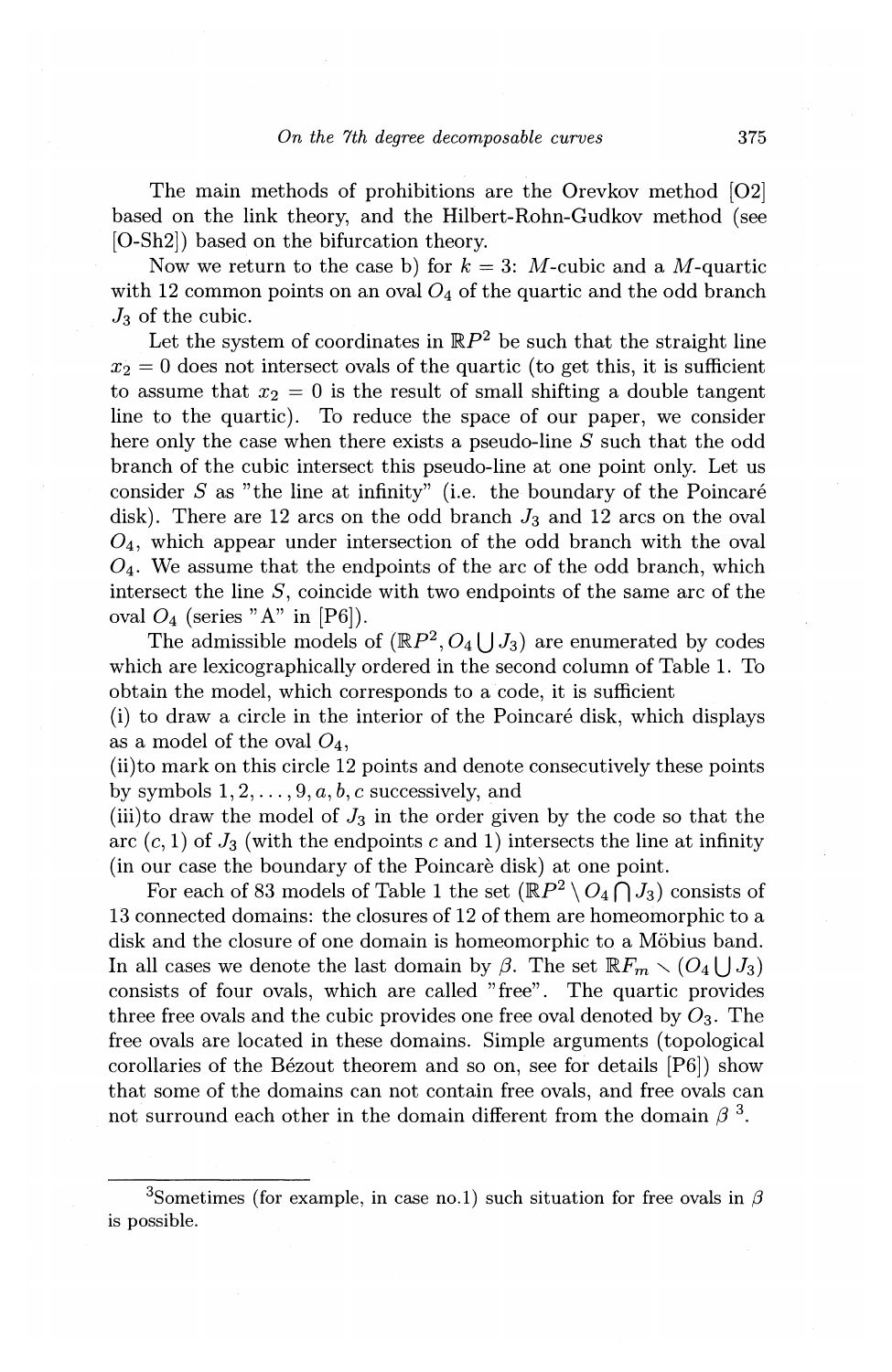Table 1.

| no                      | code         | t of cases                           | realized                 | $\mathbf{n}\mathbf{o}$ | code         | t of cases                | realized                     |
|-------------------------|--------------|--------------------------------------|--------------------------|------------------------|--------------|---------------------------|------------------------------|
|                         |              | for ovals                            | (no in [O4])             |                        |              | for ovals                 | (no in [O4])                 |
| $\overline{\mathbf{1}}$ | 123456789abc | $\overline{13}$                      | $\overline{1-5}$         | 43                     | 12543a9678bc | $\overline{3}$            |                              |
| $\overline{2}$          | 12345678ba9c | $\overline{12}$                      | $\overline{13}$          | 44                     | 12543a9876bc | $\overline{3}$            |                              |
| $\overline{3}$          | 1234567a98bc | $\overline{12}$                      | $=$                      | 45                     | 1256789ab43c | $\overline{12}$           | 134                          |
| $\overline{4}$          | 123456987abc | $\overline{12}$                      |                          | 46                     | 125678ba943c | $\overline{\mathbf{3}}$   | Ξ                            |
| 5                       | 1234569ab87c | $\overline{12}$                      | 29,30                    | 47                     | 12569ab8743c | $\overline{\overline{3}}$ | Ξ                            |
| $\overline{6}$          | 123456ba789c | $\overline{9}$                       | $\overline{31}$          | 48                     | 1256ba98743c | $\overline{\overline{3}}$ | ÷,                           |
| $\overline{7}$          | 123456ba987c | $\overline{13}$                      | $32 - 34$                | 49                     | 1276589ab43c | $\overline{12}$           | 136                          |
| $\overline{\bf 8}$      | 123458769abc | $\overline{12}$                      | 35                       | 50                     | 1278965ab43c | $\overline{12}$           | 138                          |
| $\overline{9}$          | 12345876ba9c | $\overline{12}$                      | $\overline{37}$          | 51                     | 12789ab6345c | $\overline{9}$            | 139                          |
| $\overline{10}$         | 1234589a76bc | $\overline{9}$                       |                          | $\overline{52}$        | 12789ab6543c | $\overline{13}$           | 140                          |
| $\overline{11}$         | 12345a9678bc | $\overline{12}$                      | $\overline{43}$          | $\overline{53}$        | 1278ba96345c | $\overline{\overline{3}}$ | Ξ                            |
| 12                      | 12345a9876bc | $\overline{13}$                      | 44,45                    | 54                     | 1278ba96543c | $\overline{3}$            | $\qquad \qquad \blacksquare$ |
| 13                      | 1234765a98bc | $\overline{3}$                       | Ξ                        | 55                     | 1298765ab43c | $\overline{12}$           | 142                          |
| 14                      | 123478965abc | $\overline{12}$                      | 61,62                    | 56                     | 12987ab6345c | $\overline{\bf 8}$        | 143                          |
| $\overline{15}$         | 1234789ab65c | $\overline{12}$                      | 65,66                    | 57                     | 12987ab6543c | $\overline{12}$           | 144                          |
| 16                      | 123478ba965c | $\overline{\overline{3}}$            | $\overline{\phantom{0}}$ | $\overline{58}$        | 129ab834567c | $\overline{\bf 8}$        | $\equiv$                     |
| $\overline{17}$         | 123498567abc | $\overline{9}$                       | Ξ                        | 59                     | 129ab854367c | $\overline{8}$            | Ξ                            |
| 18                      | 123498765abc | $\overline{13}$                      | $68 - 70$                | 60                     | 129ab876345c | $\overline{9}$            | 145                          |
| 19                      | 1234987a65bc | $\overline{12}$                      | 74,75                    | 61                     | 129ab876543c | $\overline{13}$           | 146                          |
| 20                      | 12349ab8567c | $\overline{9}$                       | 76                       | 62                     | 12ba3456789c | $\overline{9}$            | $\overline{\phantom{a}}$     |
| $\overline{21}$         | 12349ab8765c | $\overline{13}$                      | $77 - 80$                | 63                     | 12ba5436789c | $\overline{\mathbf{8}}$   | Ξ                            |
| $\overline{22}$         | 1234ba56789c | $\overline{\mathbf{8}}$              | $\overline{\phantom{0}}$ | 64                     | 12ba7634589c | $\overline{8}$            | ÷,                           |
| $\overline{23}$         | 1234ba76589c | $\overline{\overline{\overline{8}}}$ | $\overline{\phantom{a}}$ | $\overline{65}$        | 12ba7654389c | $\overline{8}$            | $\overline{a}$               |
| $\overline{24}$         | 1234ba98567c | $\overline{9}$                       | 81                       | 66                     | 12ba9834567c | $\overline{9}$            | Ξ                            |
| 25                      | 1234ba98765c | $\overline{13}$                      | $82 - 85$                | 67                     | 12ba9854367c | $\overline{8}$            | $\frac{1}{2}$                |
| 26                      | 123654987abc | $\overline{12}$                      |                          | 68                     | 12ba9876345c | $\overline{9}$            | 147                          |
| $\overline{27}$         | 1236549ab87c | $\overline{12}$                      | 87                       | 69                     | 12ba9876543c | $\overline{13}$           | 148                          |
| 28                      | 123654ba789c | $\overline{8}$                       | 88                       | 70                     | 1432789ab65c | 12                        | 149                          |
| 29                      | 123654ba987c | $\overline{12}$                      | 89                       | $\overline{71}$        | 1432987ab65c | $\overline{12}$           | $\overline{151}$             |
| 30                      | 12367854ba9c | $\overline{\bf 8}$                   | L,                       | 72                     | 14329ab8567c | $\overline{8}$            | 152                          |
| 31                      | 1236789a54bc | $\overline{\mathbf{8}}$              | $\overline{\phantom{0}}$ | $\overline{73}$        | 14329ab8765c | $\overline{12}$           | 153                          |
| $\overline{32}$         | 12367a9854bc | $\overline{8}$                       | L,                       | $\overline{74}$        | 1432ba56789c | $\overline{8}$            | $\overline{\phantom{0}}$     |
| 33                      | 12387456ba9c | $\overline{12}$                      | 95                       | 75                     | 1432ba76589c | $\overline{8}$            | Ξ                            |
| 34                      | 12387654ba9c | $\overline{12}$                      | 99                       | 76                     | 1432ba98567c | $\overline{8}$            | 154                          |
| 35                      | 12389a7456bc | $\overline{9}$                       | Ξ                        | $\overline{77}$        | 1432ba98765c | $\overline{\mathbf{8}}$   | 155                          |
| 36                      | 12389a7654bc | $\overline{9}$                       | L                        | 78                     | 1456329ab87c | $\overline{8}$            | 156                          |
| 37                      | 123a945678bc | $\overline{12}$                      | L,                       | $\overline{79}$        | 145632ba789c | $\overline{s}$            | $\equiv$                     |
| 38                      | 123a945876bc | $\overline{12}$                      | -                        | 80                     | 145632ba987c | $\overline{\bf 8}$        | 157                          |
| 39                      | 123a965478bc | $\overline{3}$                       | $\overline{a}$           | 81                     | 1652349ab87c | $\overline{12}$           | 158                          |
| $\overline{40}$         | 123a987456bc | $\overline{13}$                      | Ξ                        | $\overline{82}$        | 165234ba987c | $\overline{12}$           | 159                          |
| 41                      | 123a987654bc | 13                                   | L.                       | 83                     | 165432ba987c | 8                         | 160                          |
| 42                      | 1254389a76bc | $\overline{3}$                       | $\overline{a}$           |                        | Total        | 784                       | 63                           |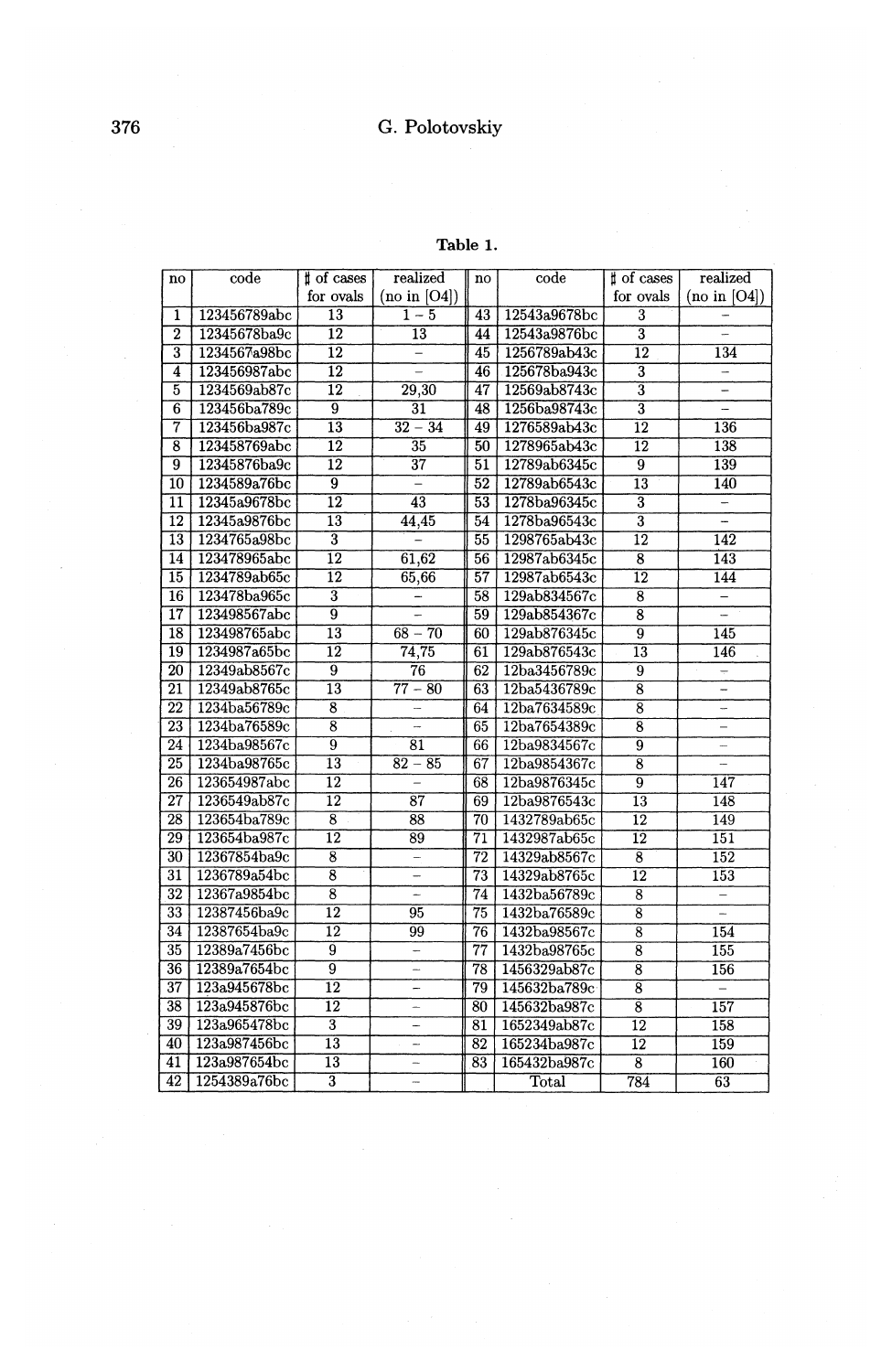Note that domain  $\beta$  is always admissible for the free ovals. The number of admissible distributions of ovals is shown in the third column of table  $1^4$ .

Some constructions of arrangements of *M* -cubic and a *M* -quartic having 12 points of intersection of the oval  $O_4$  and the odd branch  $J_3$ were described in [P6]. Recently using some new approach, S.Orevkov [04] obtained a list of 237 distinguish arrangements of such sort (his list includes results of all previous constructions). In the fourth column of Table 1, we indicate the numbers of realized models from the Orevkov  $list<sup>5</sup>$ .

Now we give a short explanation of the application of the Orevkov prohibition method [02] taking as an example case no.3 from the Table 1 (many details of the method can be found in [02],[03],[K-P],[O-P]). The topological model for this case is shown to the left picture of Figure 6, where each Greek letter denotes the numbers of free ovals in the domain and the same time the name of this domain. The right picture represents the same model in the more realistic view.

Suppose that this model with some distribution of free ovals is realized by some curve  $C_7$  of degree 7. The enumeration of admissible distribution of free ovals is very simple: the oval  $O_3$  can be in one of the domains  $\alpha$ ,  $\beta$ ,  $\delta$  (the domain  $\gamma$  is free of free ovals by virtue of the complex orientations formulas); for free ovals of quartic we have  $\beta + \delta = 3$ for every position of  $O_3$ . Thus, the total number of distributions of free ovals is 12 (compare with Table 1).

1. To apply the Orevkov method  $[O2]$  we need in a pencil  $L_P$  of lines in  $\mathbb{R}P^2$  with center at a point  $P \in \mathbb{R}P^2 \setminus \mathbb{R}C_7$ , which has a maximal general position with respect to the curve IRC7. Here the *maximal general position* means that (i) for every line  $l \in L_p$  the set  $l \cap \mathbb{R}C_7$  consists of at least 5 points and there exists some such line having 7 common points with  $\mathbb{R}C_7$ , (ii)the multiplicity of intersection of every line  $l \in L_p$  and the curve  $\mathbb{R}C_7$  at every point is no more than two, and (iii) for every line  $l \in L<sub>P</sub>$  the number of such points with multiplicity two is no more than one. The points of intersection of l and  $\mathbb{R}C_7$  with multiplicity two are called *critical* of the pencil *Lp.* They can be either points of tangency of l and  $\mathbb{R}C_7$  or double points of  $\mathbb{R}C_7$ . A line l having critical points is called *critical.* 

<sup>&</sup>lt;sup>4</sup>Here corollaries of the Rokhlin and Mishachev formulas of complex orientations are taken into account; applications of these formulas in such situations are described in [P6], [K-P], [0-P].

 ${}^{5}$ Pictures in the Orevkov list in [O4] are not numbered. We enumerate them along rows of his figures.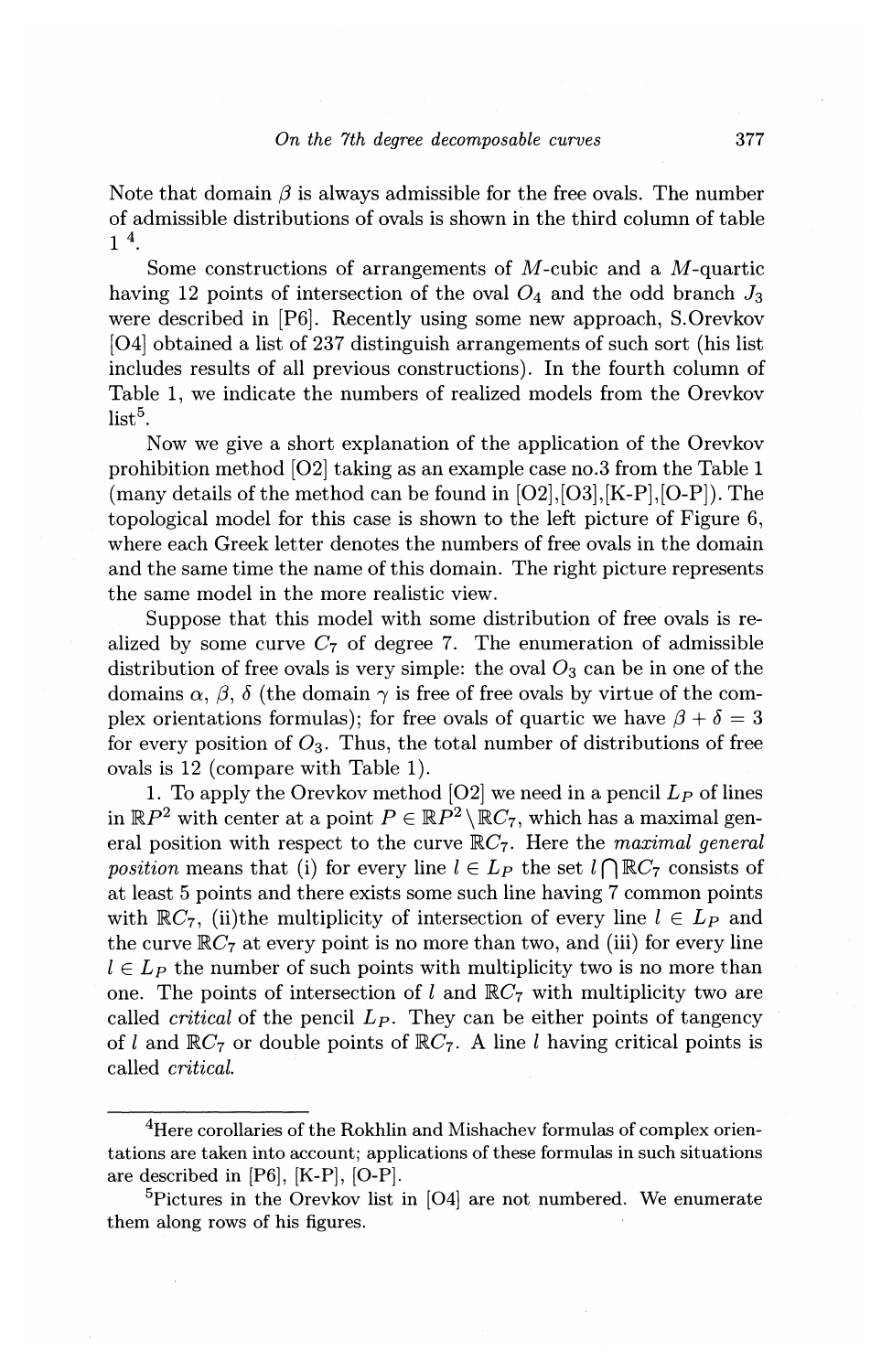378 G. Polotovskiy



Fig. 6. Model for arrangement with code (12345678ba9c) (no.3 from Table 1).

Let a center P of the pencil be chosen by an appropriate way for a given topological model of  $J_3 \bigcup O_4$ . After that we need to consider all different admissible possibilities for mutual arrangement of the model of the pencil with respect to the model of  $J_3 \cup O_4$ . The Bezout theorem admits several (usually two or three) such essentially different arrange $ments<sup>6</sup>$ .

2. Let us choose point *P* in the interior of the digon with vertices 8, 9 (see Figure 6). Let Q be some interior point in the digon with vertices 5, 6. The dotted line in Figure 6 represents one of admissible positions of the line *PQ.* It is convenient to redraw the picture such that line *PQ*  becomes the boundary circle of the Poincare disk, see Figure 7. If we draw the corresponding affine plane, where the center  $P$  of the pencil  $L_P$ is located on the line at infinity, then the pencil  $L_P$  in this affine plane constitutes a set of parallel lines. Free ovals may be only in vertical zones bounded by critical lines and filled by lines of the pencil, each line of which has 5 real points of intersection with  $J_3 \cup O_4$ . We must consider all admissible distributions of free ovals in these zones taking into account their mutual order.

3. Consider complexification of our construction. Let

$$
\mathbb{C}C_7 = \{(x_0, x_1, x_2) \in \mathbb{C}P^2 | C_7 = 0\}
$$

 $^{6}$  Essentially different" means that corresponding braids, which will be constructed below, are nonconjugate in the braid group.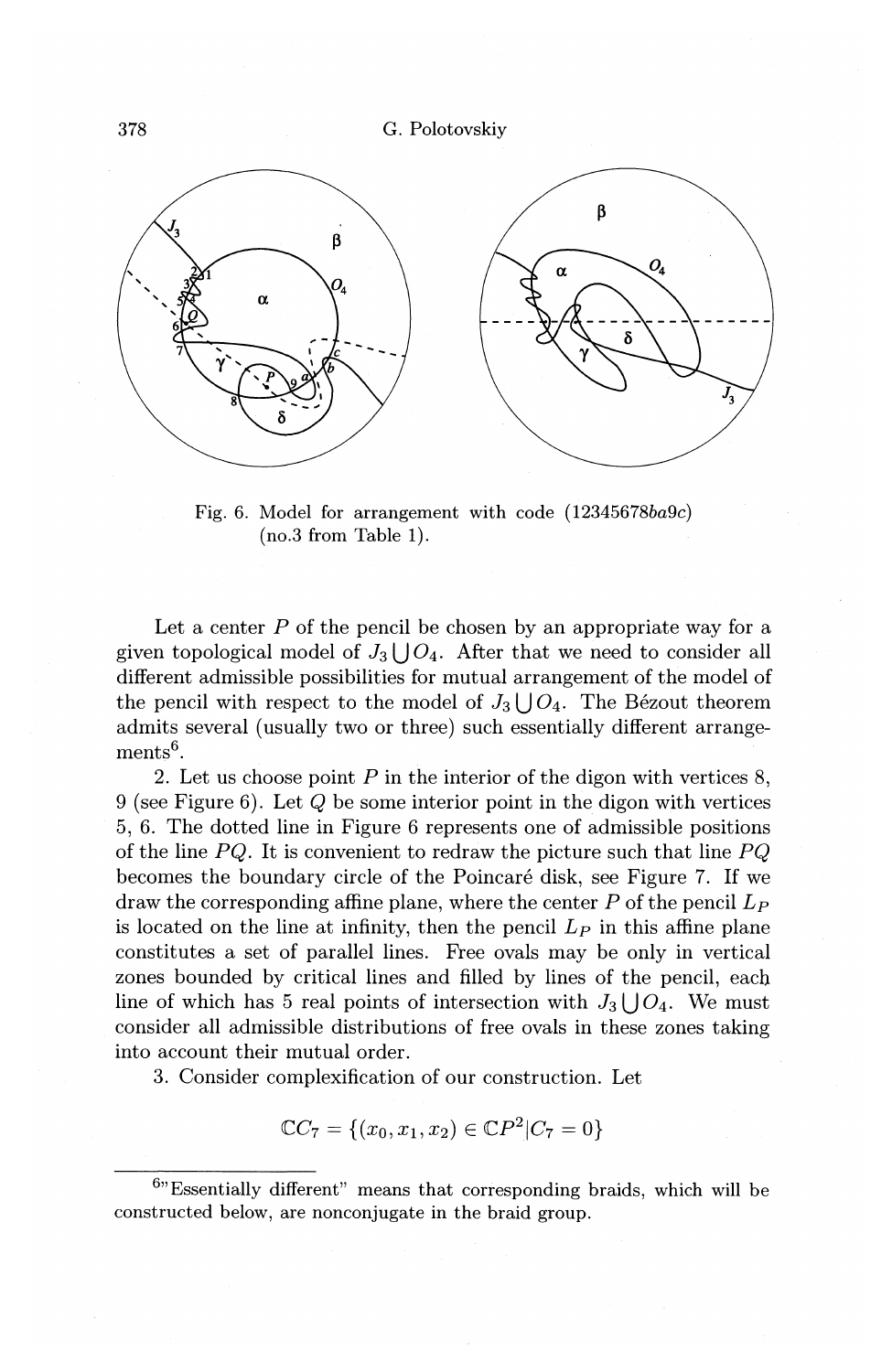

Fig. 7. Model no.3 and pencil *Lp.* 

be the set of complex points of the curve  $C_7$ ,  $\mathbb{C}l$  be the set of complex points of the line *l* and  $CL_P = \bigcup Cl$  for  $l \in L_P$ . The intersection  $\mathbb{C}C_7 \cap \mathbb{C}L_P$  can be described as a union of 7 circles. Every two circles either are disjoint or intersect at critical points of the pencil  $CL<sub>P</sub>$ ; and the intersection of every three circles is empty.

Some standard perturbation (see details in [02]) of the union of circles turns it into a link *K* of disjoint circles. Let *b* be a braid in the group  $B_7$  of braids of 7 strings, whose closure  $\bar{b}$  coincides with the link *K.* It is clear that the braid *b* is defined up to conjugation in the group  $B_7$ . The fact that the pencil  $L_P$  is in maximal general position with respect to  $\mathbb{R}C_7$  implies that the braid *b* is uniquely defined (up to conjugation) by visible mutual arrangement of the model of  $\mathbb{R}C_7$  and the pencil  $L_P$  in  $\mathbb{R}P^2$ .

The construction implies that the link  $K = \bar{b}$  is the boudary link for a part of a surface  $\mathbb{C}C_7 \in \mathbb{C}P^2$ . It is well known (see, for example, [R]) that it is possible only if the braid *b* is a so called quasi-positive braid. As a necessary condition of quasipositivity, as in  $[O2], [K-P], [O-$ P], we apply the Murasugi-Tristram Inequality, which for our case can be written in the form

$$
h = |\sigma(\bar{b})| + n - e(b) - \operatorname{null}(\bar{b}) \le 0,
$$

where  $\sigma(\bar{b})$  is the signature, null( $\bar{b}$ ) is the nullity of the link  $\bar{b}$ , and  $e(b)$  $\sum k_i$  for  $b = \prod \sigma_i^{k_i}$ , where  $\sigma_i$ ,  $i = 1, 2, ..., 6$ , are standard generators of the  $B_7$ .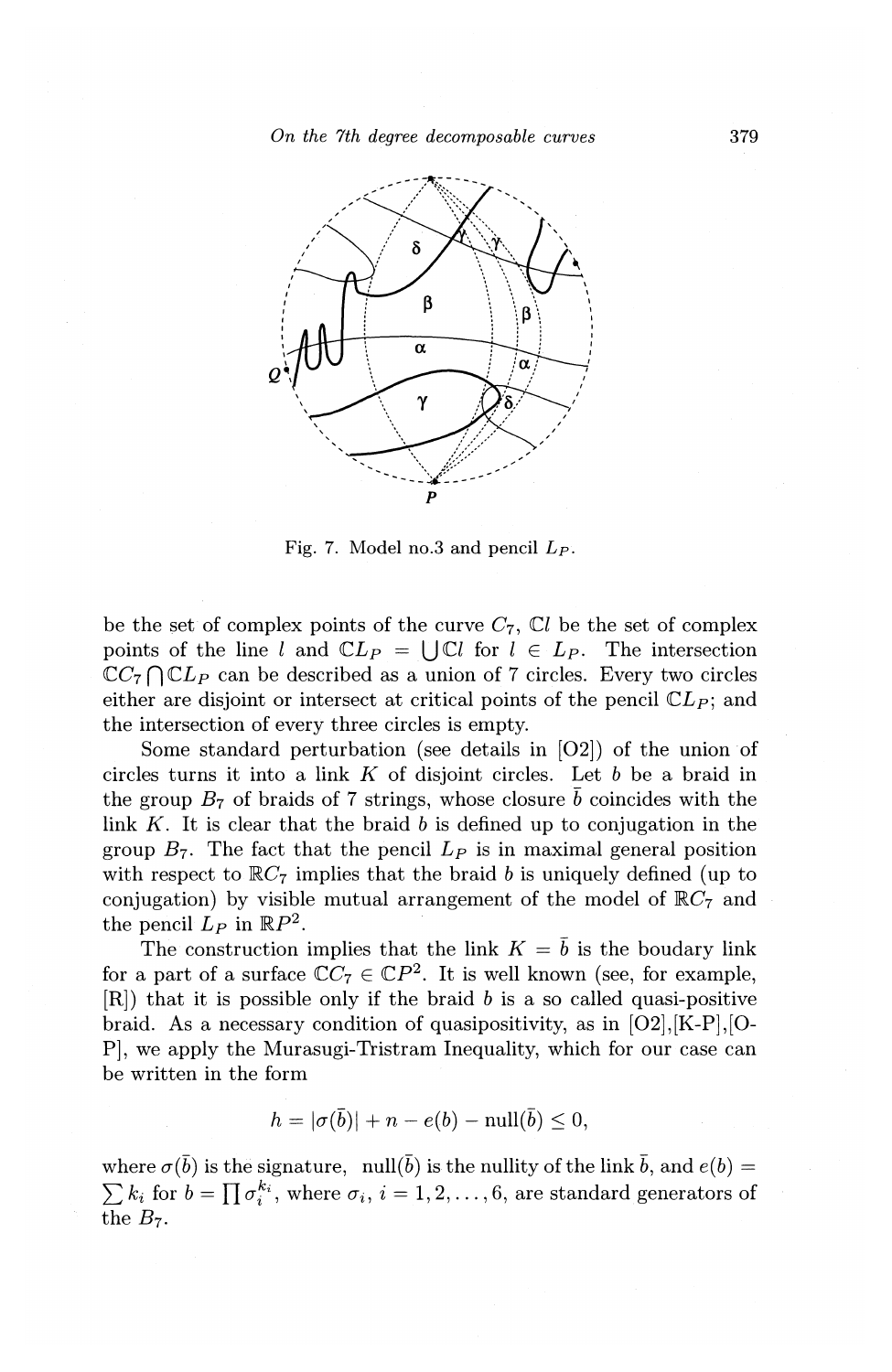## 380 G. Polotovskiy

4. One can check that for every position of the pencil with respect to the model no. 3 and for every distribution of free ovals, the value of *h* is always positive. Thus, the model no. 3 from Table 1 is unrealizable by an algebraic curve of degree 7.

For all of other considered cases, including all cases of the Table 1, we have obtain  $h = 0$  only for the arrangements which were realized by S.Orevkov. This leads to the following

Conjecture. *Under conditions* (i)-(iii) *in the case* b) *every union of an M -cubic and M -quartic is homeomorphic to some disposition from the Orevkov's list* [04] *of realized models.* 

Remarks. 1. The most difficult step in the application of the Orevkov method is the choice of the point  $P$  and enumeration of admissible arrangements of the pencil  $L_p$ , i.e., items 1 and 2 above. These steps were made "by hand". All other steps were made on a computer by using of a number of programs written by M.Guschin. Other variant of programs was created by S.Orevkov.

2. The prohibitions for cases of the Table 1, which satisfy the assumption that the oval  $O_3$  lies outside of ovals of the quartic and outside of  $\beta$  (for the example, in  $\delta$  of the model No. 3 above), were independently considered by S.Orevkov (see Proposition 6.2 in [04]). In these cases, one can choose the center *P* of the pencil  $L_P$  inside the oval  $O_3$ ; and the disposition of  $L_P$  with respect to the model is easily determined.

Acknowledgement. My thanks to A. B. Korchagin from Texas Tech University for his friendly support and helpful discussions and to the referee for very useful remarks to the initial text.

### References

- $[G1]$  M. A. Guschin, A conic and an M-quintic with one point in infinity, Zapiski nauchn. seminarov POMI, T. 329 (2005), 14-27.
- [G2] M. A. Guschin, Construction of some mutual arrangements of conic and M-quintic with a single point at infinity, Vestnik Nizhegorodskogo universiteta- Matematika, 1 (2004), 43-52.
- [F-0] S. Fiedler-LeTouze and S. Yu. Orevkov, A flexible affine M-sextic which is algebraically unrealizable, J. of Algebraic Geometry, 11 (2002), 293-310.
- [K1] A. B. Korchagin, On the reduction of singularities and on the classification of nonsingular affine sextics, Deposited in VINITI, 1107- B86 (1986), 1-18 (Russian).
- [K2] A. B. Korchagin, Smoothing of 6-Fold Singular Points and Constructions of 9th Degree M-Curves, AMS Translations (2), 173 (1996), 141-155.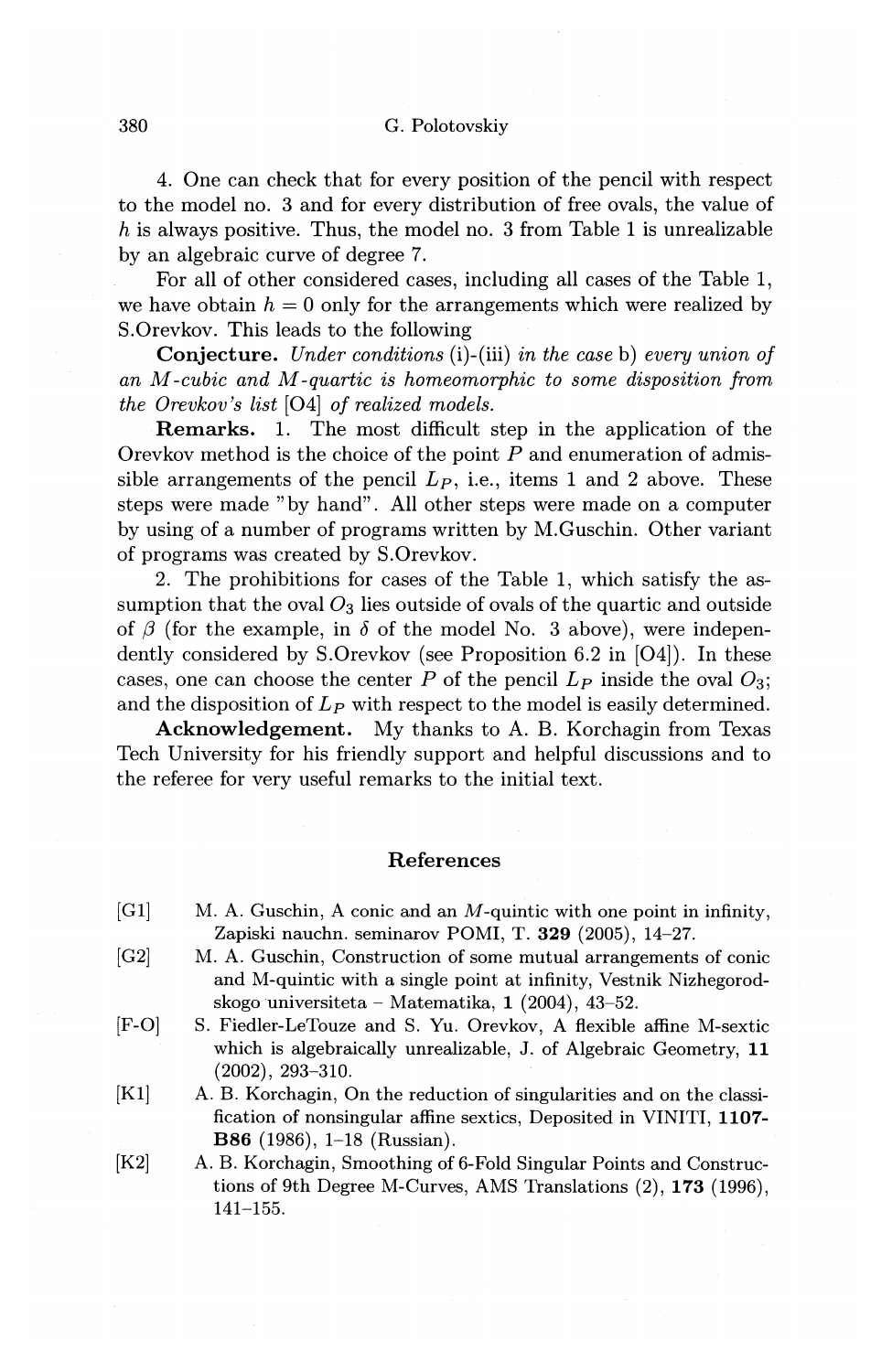- [K-P] A. B. Korchagin and G. M. Polotovskii, On arrangements of a plane real quintic curve with respect to a pair of lines, Communications in Contemporary Math., **5** (2003), 1-24.
- [01] S. Yu. Orevkov, A new affine M-sextic, Funk. analiz i ego priloj, **32** (1998), 91-94; English transl. in Funct. Analysis and Appl., **32** (1998), 141-143; II. Uspekhi Mat. Nauk, **53** (1999), 243-244; English transl. in Russian Math. Surveys, **53** (1999), 1099-1101.
- [O2] S. Yu. Orevkov, Link theory and oval arrangements of real algebraic curves, Topology, **38** (1999), 779-810.
- [03] S. Yu. Orevkov, Projective conics and M-quintics in general position with a maximally intersecting pair of ovals, Math. Notes, **65**  (1999), 528-532 (Russian).
- [04] S. Yu. Orevkov, Construction of arrangements of an M-quartics and an M-cubics with a maximal intersections of an oval and the odd branch, Vestnik Nizhegorodskogo universiteta - Matem. modelirovanie i optimalnoe upravlenie, **1** (2002), 12-48; English transl. is available in http://picard.ups-tlse.fr/ orevkov/ .
- [0-P] S. Yu. Orevkov and G. M. Polotovskii, Projective M-cubics and M-quartics in general position with maximal intersecting pairs of ovals, Algebra i analiz, 11 (1999), 166-184; English transl. in St. Petersburg Math. J., 11 (2000), 837-852.
- [0-Sh1] S. Yu. Orevkov and E. I. Shustin, Pseudoholomorphic, algebraically unrealizable curves, Moscow Math. J., **3** (2003), 1053-1083.
- [O-Sh2] S. Yu. Orevkov and E. I. Shustin, Flexible, algebraically unrealizable curves: rehabilitation of Hilbert-Rohn-Gudkov approach, J. Reine Angew. Math., **551** (2002), 145-172.
- [P1] G. M. Polotovskii, A catalogue of M-decomposing curves of 6-th degree, Dokl. Akad. Nauk SSSR, **236** (1977), 548-551; English transl. in Soviet Math. Dokl., **18** (1977), 1241-1245.
- [P2] G. M. Polotovskii, Complete classification of M-decomposable curves of 6th degree in real projective plane, Deposited in VINITI, **1349- 78** (1978), 1-103 (Russian).
- [P3] G. M. Polotovskii,  $(M-1)$  and  $(M-2)$ -decomposable curves of degree 6, In: Metody kachestvennoi teorii differentsial'nykh uravnenii, Gorky, Gos. Universitet, 1978, 13Q-148 (Russian).
- [P4] G. M. Polotovskii, Topological classification of decomposable curves of degree 6, PhD Thesis, Gorky, 1979, 1-260 (Russian).
- [P5] G. M. Polotovskii, On the classification of decomposing plane algebraic curves, Lect. Notes in Math., **1524** (1992), 52-74.
- [P6] G. M. Polotovskii, On the Classification of Decomposable 7-th Degree Curves, Contemporary Mathematics, **253** (2000), 219-234.
- [R] L. Rudolph, Algebraic functions and closed braids, Topology; **22**  (1983), 191-202.